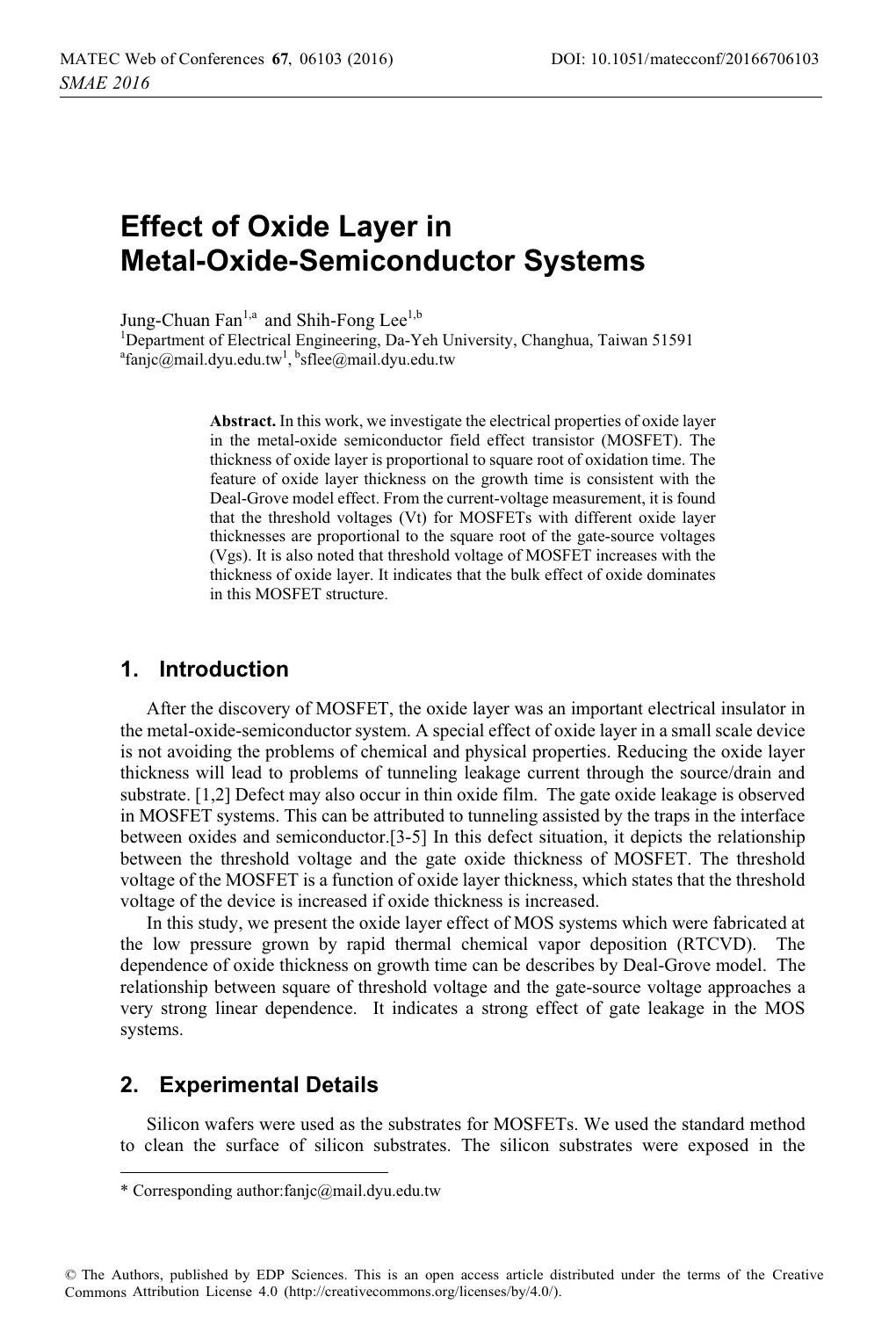hydrofluoric acid (HF) solution for a short time in order to remove native silicon dioxide. Place the silicon substrates in the warm acetone bath for 10 minutes. The samples were rinsed in deionized water and blew dry with compressed nitrogen gas.

The oxide layers of various thicknesses were fabricated by varying the deposition time



Fig. 1 The thickness of oxide layer as a function of oxidation time.

(3hr, 6hr and 12hr) for RTCVD growth. The oxygen ambient pressure in the RTCVD quartz chamber was maintained at 5 torr with mass flow controller meter. The temperature of oxide layers grown was controlled to 900 °C at the different oxidation times.

In the lithography process, wet etching and deposition were used to achieve the field effect transistor structure. Subsequently, aluminum contacts were deposited by a thermal evaporation system. Field-effect scanning electron microscopy (FE-SEM) was used to observe the surface morphology of oxide layers. The composition of oxide layer was determined by energy dispersive X ray spectroscopy (EDS). The thickness of oxide layer was determined by alpha step measurement. And the thickness dependence of oxide layers on the electrical properties of MOSFET were studied by current-voltage measurement.

### **3. Results and Discussion**

Fig. 1 shows the measured thickness of oxide layers as a function of oxidation time. The thickness of oxide layer is proportional to square root of oxidation time indicating that the growth of oxide is in the mass transfer (diffusion) limited regime as predicted by Deal-Grove model. The relation of oxide layer thickness on the varying deposition time can be reduced to the square root function, *i.e.*  $\mathbf{x}_0 \cong \sqrt{B \cdot t}$ , where *B* is the so-called parabolic rate constant,  $x_0$  is oxide layer thickness, *t* is deposition time. The parameter B is estimated to 224 um<sup>2</sup>/hr from the figure 1. It reveals that physical mechanism really represents the oxidant diffusion process in the low pressure oxygen ambient growth.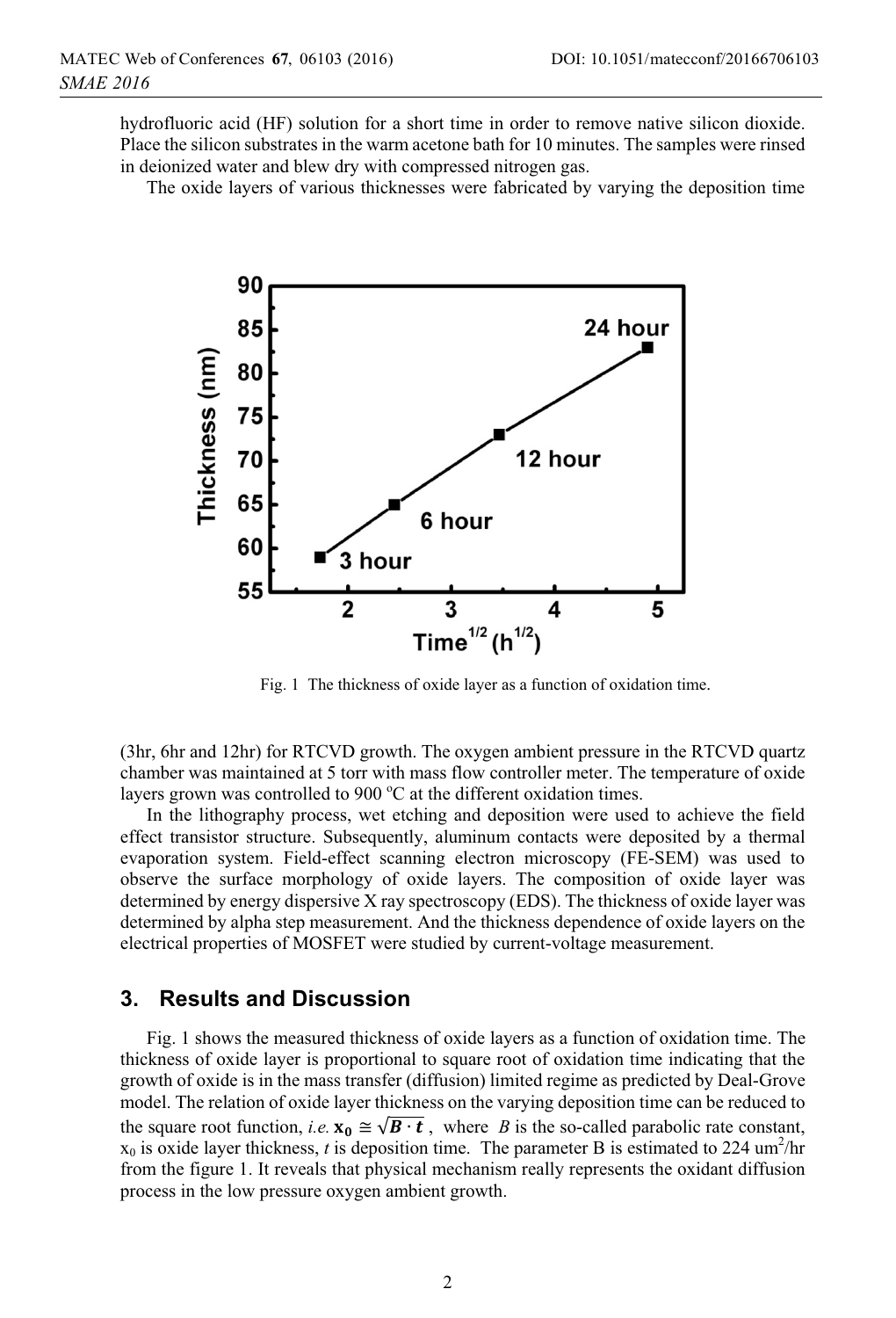Fig. 2 is the measured  $I_D-V_{DS}$  characteristics at various  $V_{GS}$  voltages for MOSFET with an oxide layer grown for 12 hours. The increased  $I<sub>D</sub>$  current at higher  $V<sub>GS</sub>$  voltage is a direct consequence of the channel modulation effect of MOSFET structure. By definition, threshold voltage (Vt) can be determined as the turning-point voltages shown in Fig. 2. When the source-drain voltage  $V_{DS}$  below the threshold voltage Vt, the drain current  $I_D$  is negative. The threshold voltage has strong relation and serves as a function of gate voltage. It indicates that the gate leakage effect is dominant in these MOSFET systems. The defect in the oxide layer causes the charge trapping which contributes to the leakage current in the drain current  $I<sub>D</sub>$ . The influence of gate leakage will be increased as the gate voltage is increased. The defect generation in the oxide is probably dependent on the oxide layer thickness.



Fig. 2 The  $I_D-V_{DS}$  characteristics for MOSFET with an oxide layer grown for 12 hours.



Fig. 3 The relationship of  $Vt^2$  vs.  $V_{GS}$  for MOSFETs with oxide layers grown for different times.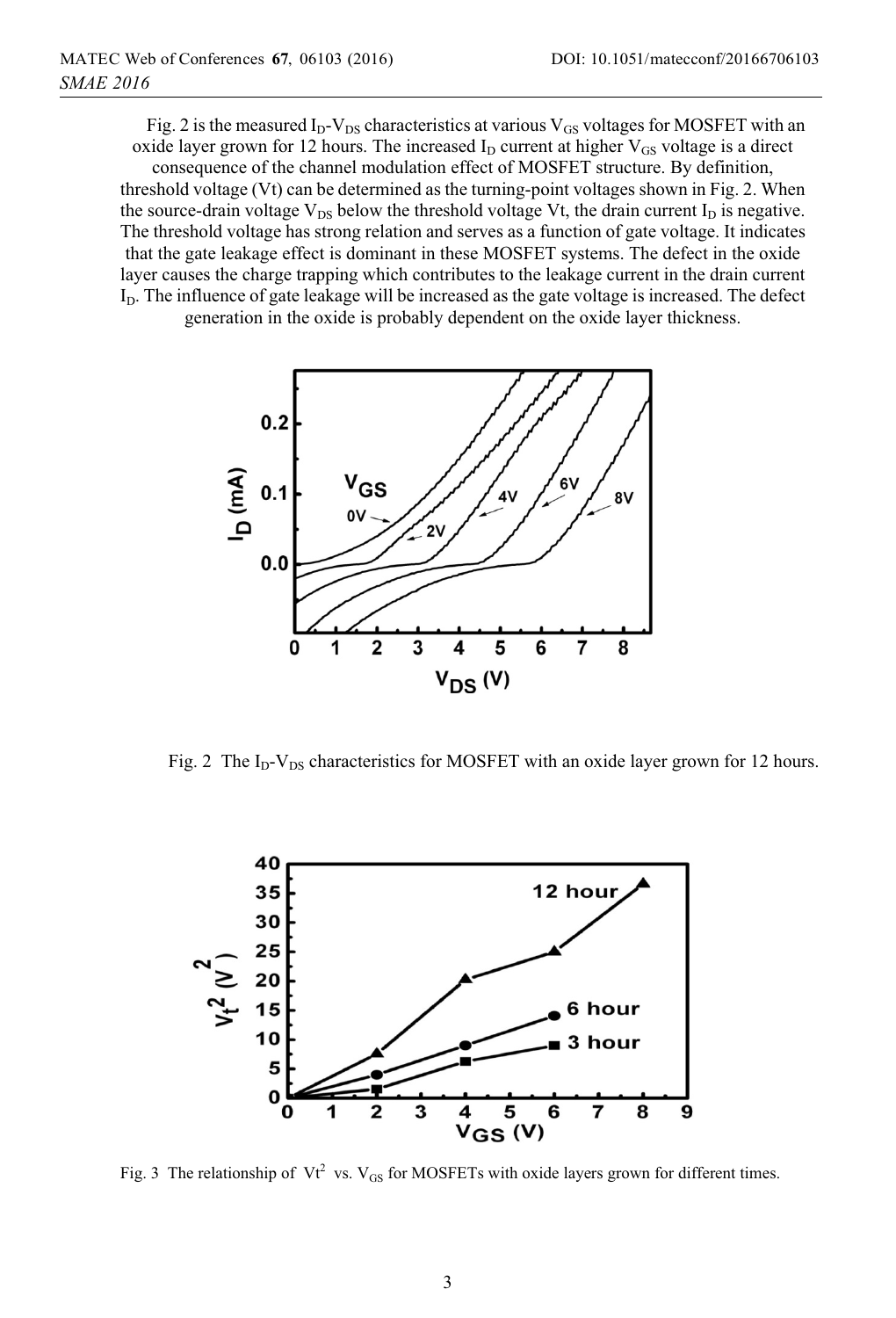

Fig. 4 The relationship of Vt vs. the oxide thickness for MOSFETs at different  $V_{GS}$  voltages.

Fig. 3 shows the relationship of  $Vt^2$  vs.  $V_{GS}$  for MOSFETs with oxide layers grown for different times. In Fig. 3, Vt<sup>2</sup> seems to vary linearly with  $V_{GS}$  with different slopes. Thus, it can be concluded that the threshold voltages (Vt) of MOSFET is proportional to the square root of the gate-source voltages  $(V_{GS})$  regardless of the thickness of oxide layer. However, these results in Fig. 3 exhibit that the oxide thickness dependence of the defect generation is correspond to the observations of Fig. 2.

 Fig. 4 shows the relationship of Vt vs. oxide thickness for MOSFETs at different applied VGS voltages. As noted in Fig. 4, the threshold voltage of MOSFET increases linearly with the thickness of oxide layer. This is a strong indication that the bulk effect of oxide dominates in this MOSFET structure. It reveals that the defect generation dependence on the oxide thickness is strong relation to the gate voltage. The defect in the oxide which contributes to the gate leakage is due to the charge tunneling assisted by the traps in the interface between oxides and semiconductor.[6,7]

#### **4. Conclusions**

In this work, we investigate the electrical properties of oxide layer in the metal-oxide-semiconductor field effect transistor (MOSFET). The thickness of oxide layer on the growth time is consistent with the results of Deal-Grove model. By analyzing the current-voltage measurement, the threshold voltages (Vt) for MOSFETs with different oxide layer thicknesses are proportional to the square root of the gate-source voltages  $(V_{GS})$ .

It is also noted that threshold voltage of MOSFET increases as the thickness of oxide layer increases. It indicates that the bulk effect of oxide dominates in this MOSFET. The threshold voltage has strong relation and serves as a function of gate voltage. The gate leakage effect dominates in our MOSFET systems. The defect generation in the oxide depends on the oxide layer thickness. This can be attributed to the trap assisted tunneling in the interface between oxides and semiconductor.